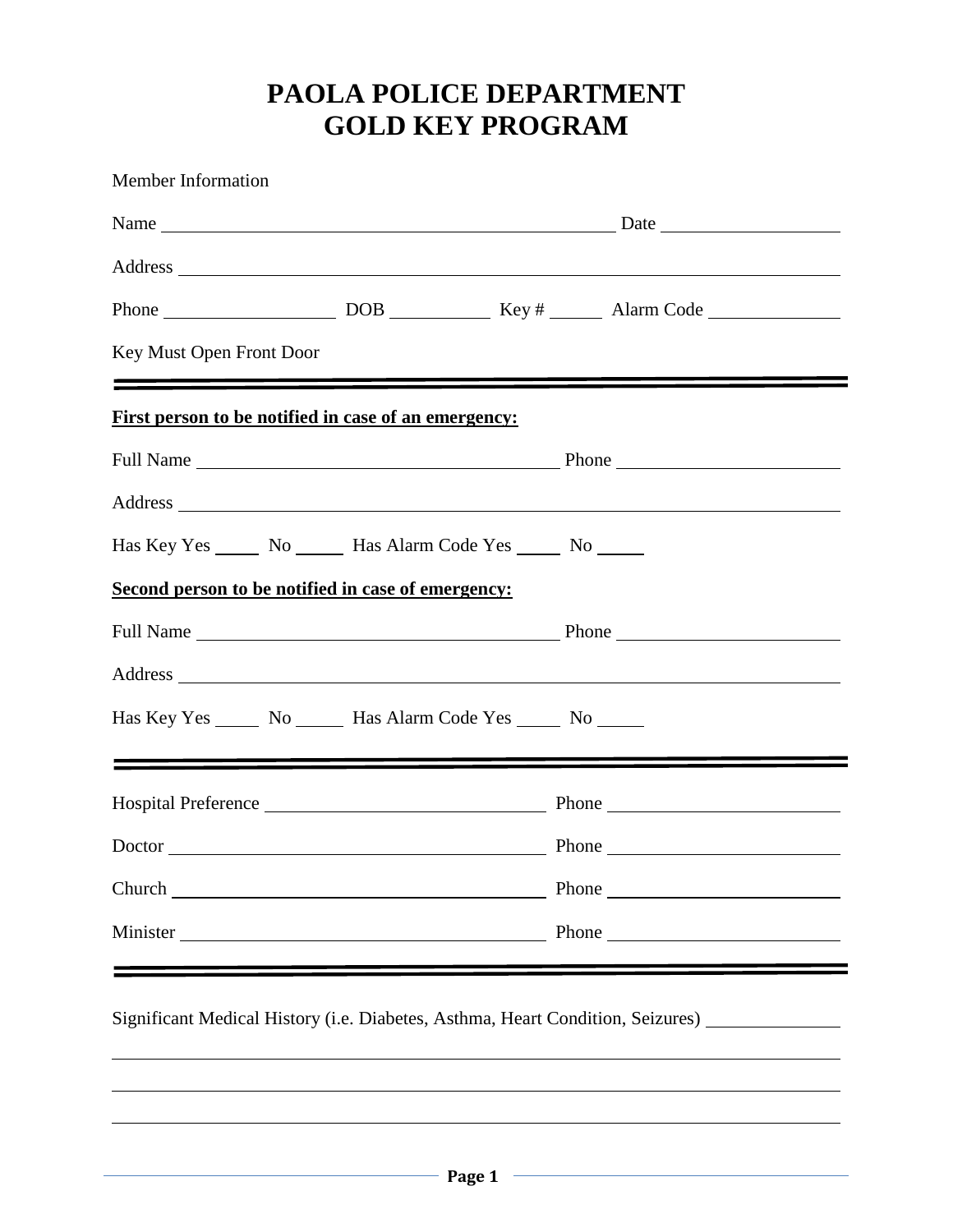| Animals on Premises Yes No                                                                                                                                                                                                                                                                                                                                                                  |  |  |
|---------------------------------------------------------------------------------------------------------------------------------------------------------------------------------------------------------------------------------------------------------------------------------------------------------------------------------------------------------------------------------------------|--|--|
| Type of Animals(s) $\qquad \qquad$ $\qquad \qquad$ $\qquad \qquad$ $\qquad \qquad$ $\qquad \qquad$ $\qquad \qquad$ $\qquad \qquad$ $\qquad \qquad$ $\qquad \qquad$ $\qquad \qquad$ $\qquad \qquad$ $\qquad \qquad$ $\qquad \qquad$ $\qquad \qquad$ $\qquad \qquad$ $\qquad \qquad$ $\qquad \qquad$ $\qquad \qquad$ $\qquad \qquad$ $\qquad \qquad$ $\qquad \qquad$ $\qquad \qquad$ $\qquad$ |  |  |
| <b>Location of Animals</b>                                                                                                                                                                                                                                                                                                                                                                  |  |  |
| Backyard _______ Household _______ Garage _______                                                                                                                                                                                                                                                                                                                                           |  |  |
| Guns on Premises Yes No No No                                                                                                                                                                                                                                                                                                                                                               |  |  |
| $Type \_\_\_\_\_\_\_\_\_$                                                                                                                                                                                                                                                                                                                                                                   |  |  |
|                                                                                                                                                                                                                                                                                                                                                                                             |  |  |
| Alarm None ________ Audible _______ Silent _______                                                                                                                                                                                                                                                                                                                                          |  |  |
| <b>Alarm Company</b>                                                                                                                                                                                                                                                                                                                                                                        |  |  |
| Name Phone Phone                                                                                                                                                                                                                                                                                                                                                                            |  |  |
| <b>Authorized Vehicles On Premises</b>                                                                                                                                                                                                                                                                                                                                                      |  |  |
|                                                                                                                                                                                                                                                                                                                                                                                             |  |  |
|                                                                                                                                                                                                                                                                                                                                                                                             |  |  |
|                                                                                                                                                                                                                                                                                                                                                                                             |  |  |
|                                                                                                                                                                                                                                                                                                                                                                                             |  |  |
| <b>Additional Information:</b>                                                                                                                                                                                                                                                                                                                                                              |  |  |
|                                                                                                                                                                                                                                                                                                                                                                                             |  |  |
|                                                                                                                                                                                                                                                                                                                                                                                             |  |  |
|                                                                                                                                                                                                                                                                                                                                                                                             |  |  |
|                                                                                                                                                                                                                                                                                                                                                                                             |  |  |
|                                                                                                                                                                                                                                                                                                                                                                                             |  |  |
|                                                                                                                                                                                                                                                                                                                                                                                             |  |  |
|                                                                                                                                                                                                                                                                                                                                                                                             |  |  |
|                                                                                                                                                                                                                                                                                                                                                                                             |  |  |
|                                                                                                                                                                                                                                                                                                                                                                                             |  |  |
|                                                                                                                                                                                                                                                                                                                                                                                             |  |  |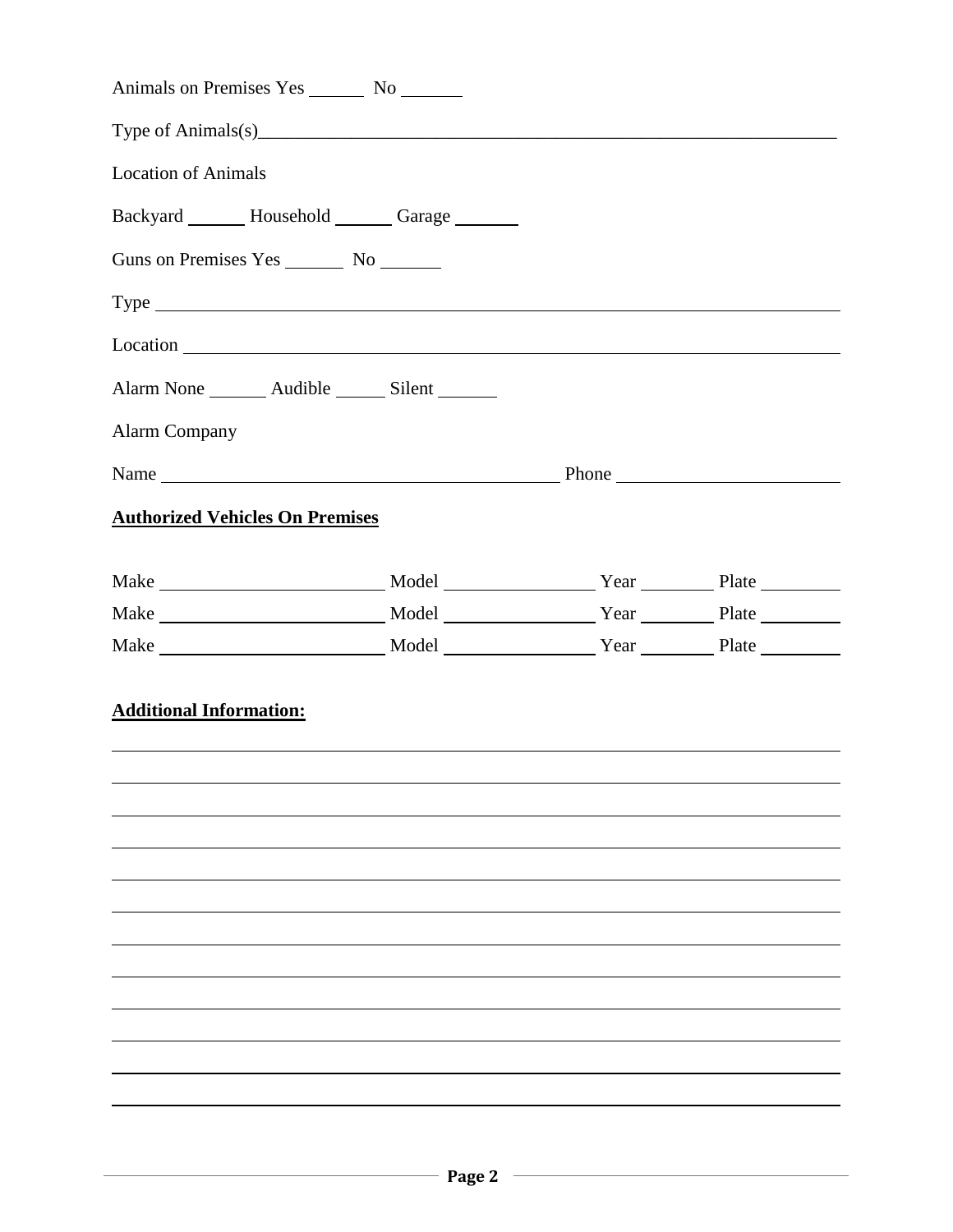# **WAIVER OF LIABILITY**

In signing this document the above referenced person is requesting to be enrolled in the Paola Police Department Gold Key Program.

In consideration for acceptance in this voluntary, no cost, public service program, you hereby acknowledge and agree to do the following:

Verify the accuracy of the information provided on this application.

Provide updates to information contained on this application as changes occur.

Provide prior notification to the Paola PD by contacting (913) 259-3640 and speaking to dispatch or by leaving a recorded message of the dates that you will not be in the residence to respond to telephone or in person welfare checks.

Paola PD will respond if called and requested entrance by family members, neighbors, postal, and newspaper delivery personnel.

To terminate participation in the Gold Key Program provide written notice to the Paola Police Department or by signature on this application.

Due to your participation in the Gold Key Program the City of Paola, the Paola Police Department, the officers, and the employees will be provided with a copy of your completed application. In submitting this application you are authorizing them to use, disclose, or discuss this information with the emergency contacts that you have identified, or medical personnel as necessary.

Due to your participation in the Gold Key Program you are consenting to all aspects of the Gold Key Program service including, if necessary, forced entry into your residence to complete a welfare check, and the summoning of emergency medical assistance. City of Paola, Paola Police Department, officers, employees, elected officials, agents, boards, and departments of the City of Paola shall not be responsible for any damage to your residence caused by forced entry if needed, for the cost of any emergency care, or subsequent medical care, when emergency medical assistance is summoned by the volunteers or Paola Police Department.

The undersigned acknowledges and agrees that the undersigned's participation in the Gold Key Program is voluntary and that said Program is being offered only as a courtesy.

The undersigned acknowledges that the Gold Key Program is not intended in any way whatsoever to create or impose a special duty on the City of Paola, Paola Police Department, officers, employees, elected officials, agents, boards, and departments of the City of Paola regarding the undersigned's safety or well-being.

The City of Paola may, at its discretion, terminate this service at any time.